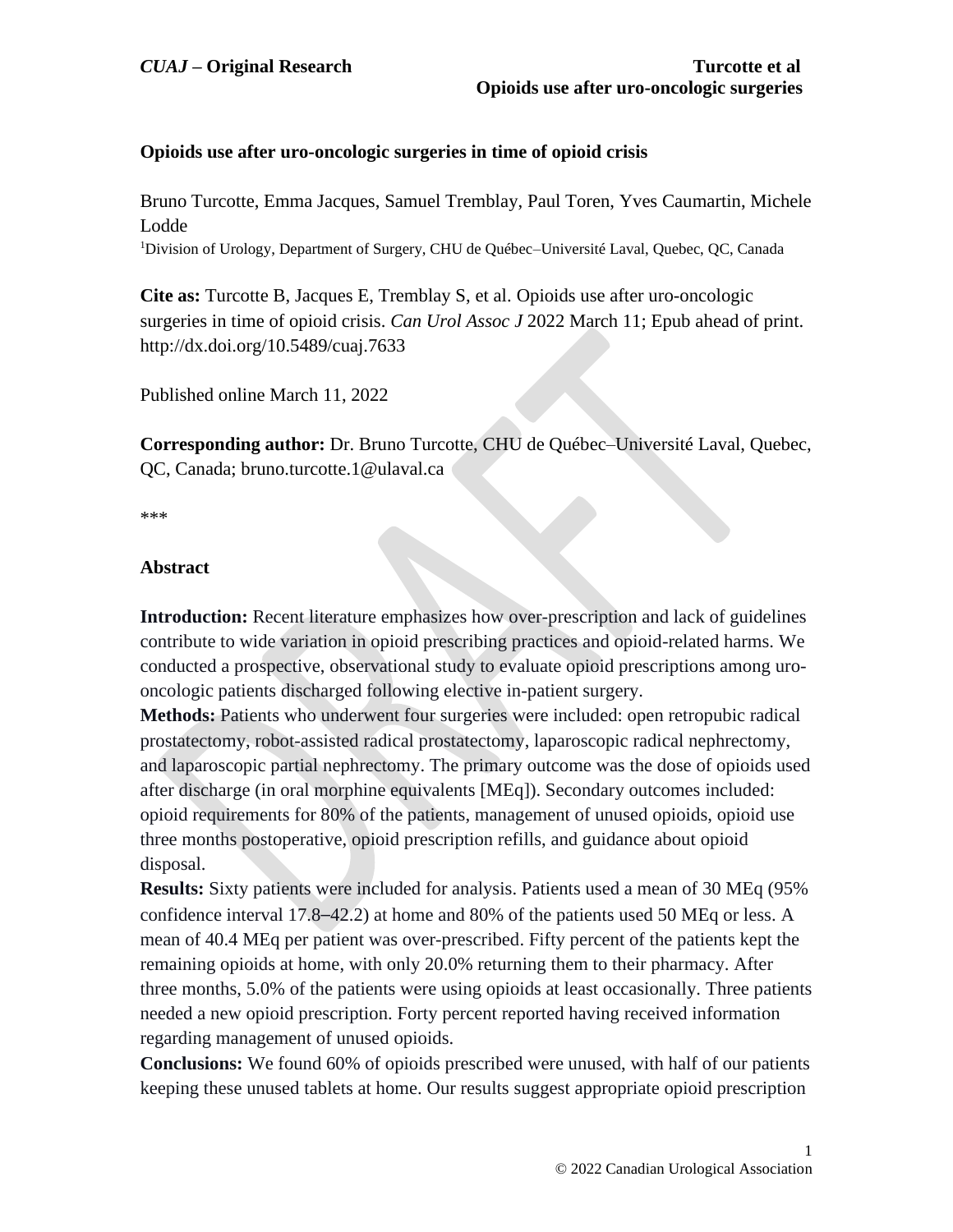amounts needed for urological cancer surgery, with 80% of the patients using 50 MEq or less of morphine equivalents.

#### **Introduction**

Opioid overdose and addiction are two contemporary growing problems in North America. Opioid overdoses killed more people than car accidents in the United States in  $2015<sup>1,2</sup>$  Canada is less affected but has its share of responsibility being the 2nd largest opioid prescriber.<sup>3,4</sup> In the province of Quebec, the opioid problem remains relatively low compared to the rest of Canada, especially when compared to British-Colombia (9,4 vs 25 opioid-related hospitalizations/100 000 habitants)<sup>5</sup>. Both preventing the problem from worsening and improving the current situation rests in large part with surgeons as regular prescribers of opioids. In Canadian universities, medical students spend an average of 16h class on pain control while veterinary students spend around  $87h<sup>4</sup>$ . Thus, there clearly room for better prevention and education.

Worldwide, opioid prescriptions doubled between 2001 and 2013.<sup>6</sup> This is particularly alarming since overprescribing is one of the most dominant factors influencing the development of opioid addiction.<sup>3,7</sup> It is estimated that opioid naive patients who take a single opioid dose have a 6% chance of becoming addicted after one year and a 3% risk after three years. <sup>8</sup> After minor or major surgery, it is estimated about 5-8% of opioid-naive patients can become addicted.<sup>1,2,6,9</sup> It is also known that the total amount of opioids prescribed is associated with misuse (defined as the use of opioids in a different manner or dose than prescribed by the physician) and need for prescription refills.<sup>10</sup> In 2019, according to a Lancet review on opioid prescriptions after surgery, 67% of patients had an excess of prescribed opioids and 91% kept them at home.<sup>6</sup> Similarly, many studies revealed that unused prescribed opioids represent nearly 50% of the total and less than 10% of those are correctly disposed of.<sup>2,3,9</sup> Among regular consumers, 60% are consuming non-prescribed opioids obtained from a close family member. <sup>11</sup> The World Health Organization indicates that being a family member of someone prescribed opioids is a risk factor for opioid overdose.<sup>12</sup> As physicians, there are actionable factors identified to decrease prolonged opioid use after surgery: the dosage of prescriptions and the duration of the initial prescription are risk factors for opioid abuse. Therefore, the role of physicians, residents, and nurses is of crucial importance.<sup>6,12</sup>

Considering the above information, we believe that there is a lack of local guidelines regarding the correct amount of analgesic opioid medication to prescribe in the post-operative period. In this study focusing on uro-oncologic patients, we evaluated prescribing practices for common operations at our hospital. To do so, we conducted a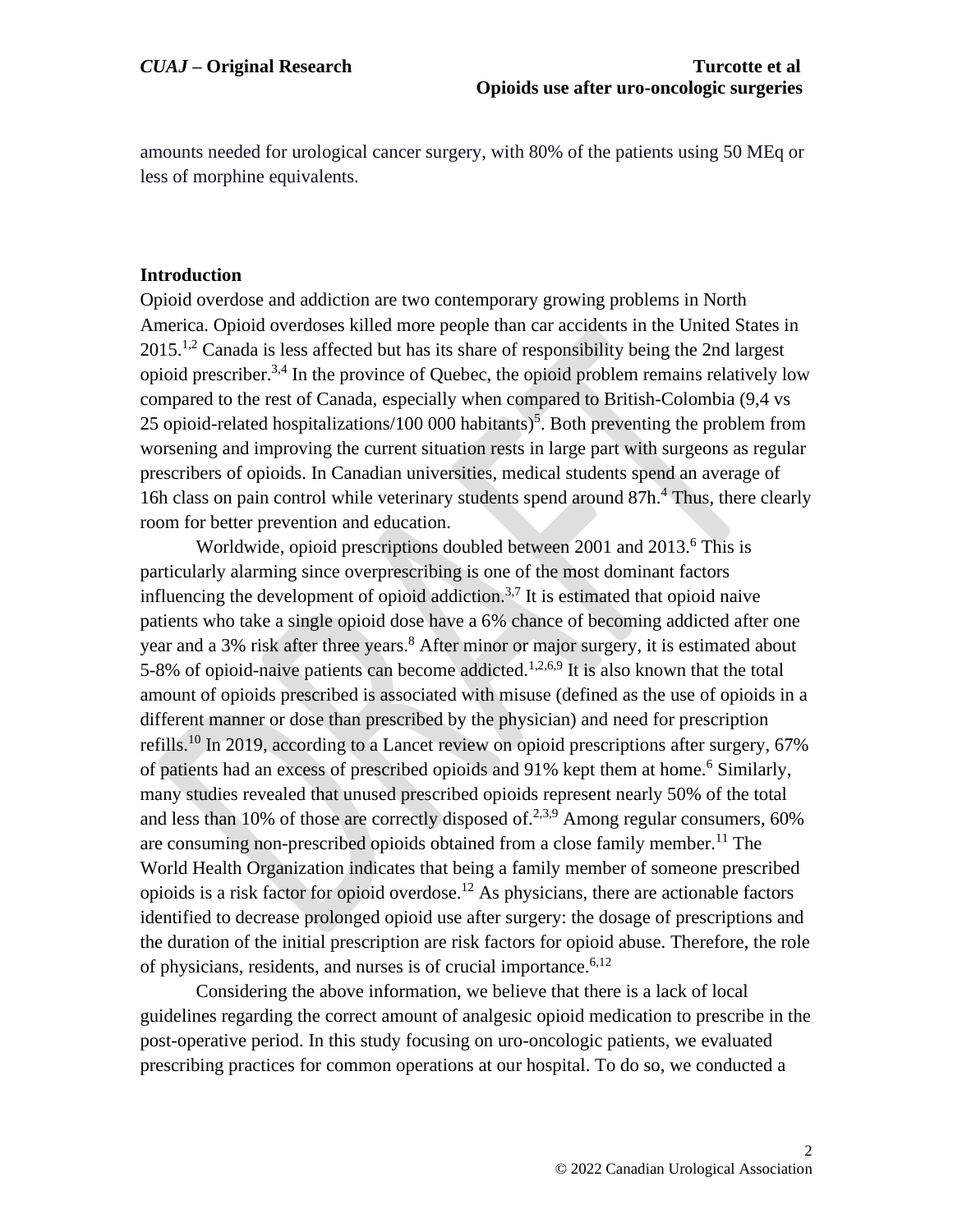prospective observational study to assess how much opioids uro-oncologic patients received after hospital discharge and how much they really used at home.

#### **Methods**

This project was approved by our local ethics committee (2020-4880). In this study, we prospectively enrolled patients having oncologic surgery in Hotel-Dieu de Québec. Patients included in the study were men and women 18-80 years old having one of 4 common urologic cancer surgeries. We selected patients having 4 different surgeries: open retropubic radical prostatectomy (RP), robot-assisted laparoscopic radical prostatectomy (RALP), laparoscopic radical nephrectomy (LRN), or laparoscopic partial nephrectomy (LPN). In our center, every radical prostatectomy includes standard or extended bilateral pelvic lymph nodes dissection. Patients were excluded who chronically took opioids pre-operatively, had an alcohol or drug use disorder, experienced a perioperative or early post-operative complication (Clavien-Dindo  $> 2$ ), had another concomitant surgery, or had laparoscopic surgery converted into open surgery.

Our primary outcome was to find the dose of opioids used in oral Morphine Equivalent (MEq) at home after each urologic surgery. MEq is a standardized measure for opioid content corresponding to the equivalent milligrams of morphine. In order to get the equivalent of morphine tablets, a division of MEq value by five is necessary. The secondary outcomes included the dose of opioids required by 80% of patients for each surgery, management of unused opioids, number of patients still consuming opioids 3 months after surgery, number of patients who needed an opioid prescription refill, and the number of patients who had information about opioid disposal.

Participants were met the day before or the day of discharge. We had two clinical nurses who participated subsequently in opportunistic recruitment. No urology resident or attending staff other than the authors were aware of the study to eliminate the Hawthorne effect whereby individuals change prescribing practices knowing they are observed. Three questionnaires were completed during the study. The first questionnaire assessed for demographics immediately after signing the consent form. A second questionnaire was sent 1 month after surgery, in which was included an instruction form to help patients answer questions about the prescribed drug, dose and quantity. Three months after surgery, a third and final form was sent to collect information on their opioid consumption to date and how they disposed of the remaining pills. Patients were contacted if we did not receive their questionnaire 1 month after sending it.

## **Results**

From October 2019 to August 2020, 77 patients were approached to participate in the study, and 68 patients accepted and were enrolled. Eight were excluded for analysis because of post-operative complications or the absence of follow-up. Fifteen patients had RP, 28 had RALP, 5 had LRN and 11 had LPN. We also included 1 patient who had a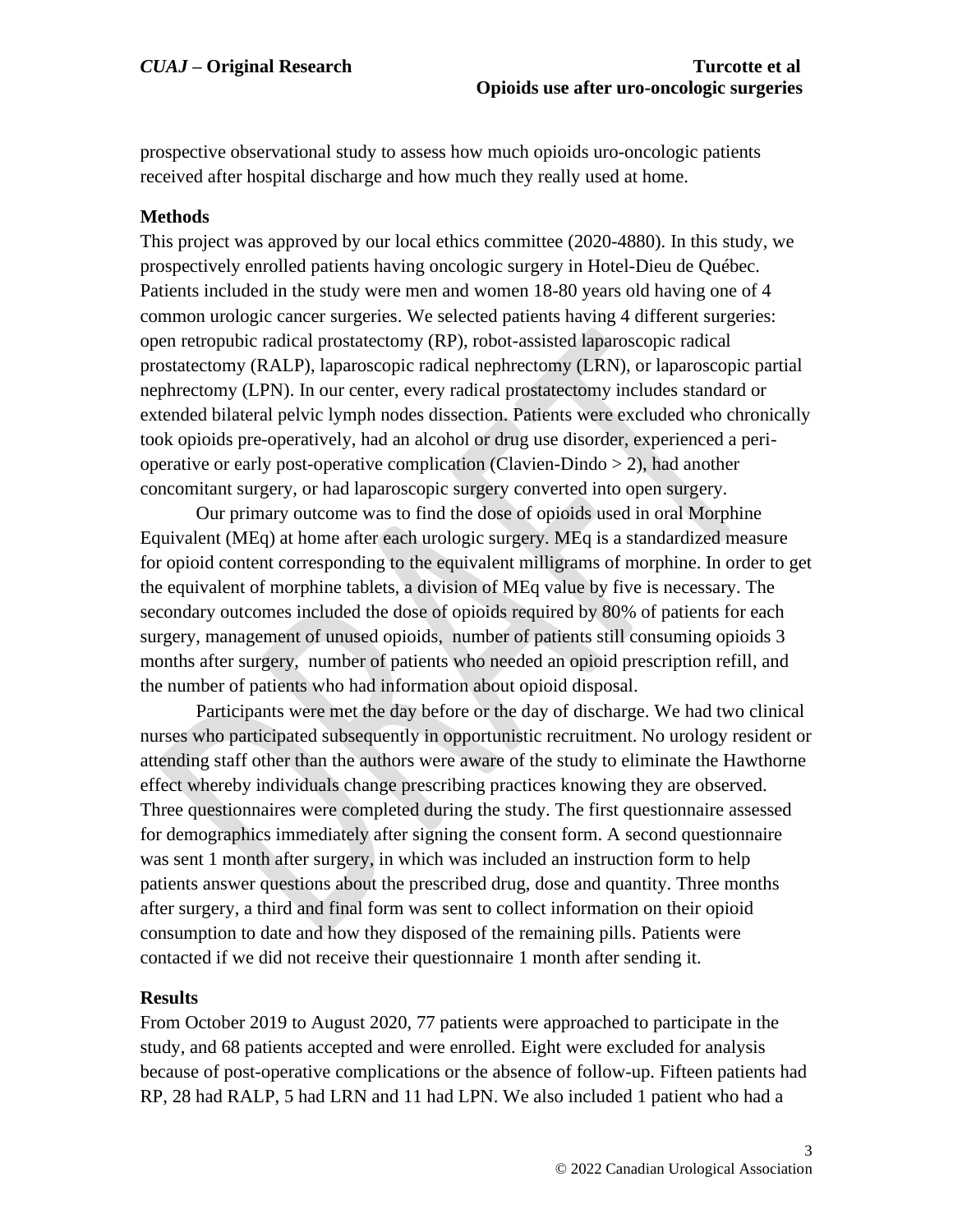robotic partial nephrectomy (RPN). This group of patients includes patients from 10 urologists. The mean length of stay was 2.1(0.95 SD) days.

Participants were aged between 43 and 84 years old (Table 1). Most of the patients are either married (53.3%) or with a common-law partner (30%). Highest educational attainment included 33.3% with a high school degree, 15.0% with a college degree, 28.3% with a university degree, 16.7% with a professional diploma, 5.0% with a primary degree and 1.7% reported other schooling. Patients' annual incomes were divided as 0-30k (8.3%), 30-50k (38.3%), 50-80k (21.7%), 80-100k (10.0%), > 100k (15.0%) and undeclared (6.7%). Most patients identified themselves as Caucasian (83.3%) and 1.7%, 1.7%, 10.0%, and 3.3% of the patients identified themselves as First Nations, Metis, other, and undeclared.

In the three months before their enrollment, 8.3% of patients had used opioids, but less than once a month. Seven patients (11.7%) reported drinking alcohol every day and 21 patients (35.0%) drinking alcohol weekly. Two patients (3.3%) reported using recreational drugs weekly.

Hydromorphone was prescribed for 53 patients (88.3%), morphine for 2 patients (3.3%) and 4 patients (6.7%) did not take their opioid prescription. In total, 3510 MEq (702 tablets), a mean of 65 MEq (13 tablets) per patient, were prescribed at discharge. At home, patients used a mean of 30 MEq (17.8;42.2, 95% IC) and a median of 15 MEq. Fifty MEq (10 tablets) correspond to the  $80<sup>th</sup>$  percentile of opioids used in our population. When asked to rate their pain control at home, on a scale out of 10, 10 being pain-free, patients rated a mean 8.8/10 (8.2;9.4, 95% CI) compared to a mean of 8.5/10 (7.9;9.2) in hospital. The dose of opioids used at home was not associated with the type of surgery  $(p=0.8)$ , neither the total opioids used including those consumed during hospitalization (p=0.68). We did not find a correlation between the length of stay and discharge opioids use (0.09, Kendall Tau b). However, patients who used 27.5 MEq or less during hospital stay were 4.5 times more prone to use no opioid at home  $(p=0.01, Bivariate$  logistic regression). There were no statistically significant association between opioid use after discharge and marital status ( $p=0.3$ ), education ( $p=0.44$ ), annual income ( $p=0.81$ ), ethnicity ( $p=0.54$ ), alcohol consumption before surgery ( $p=0.88$ ), nor pre-operative drug consumption  $(p=0.55)$ .

A total excess of 2220 MEq were prescribed (the equivalent of 444 morphine 5 mg tablets) with a mean of 40.4 MEq per patient. At 1 month postoperative, half of the patients (50.0%) kept their overprescribed opioids at home while only 13.3% returned them to their pharmacy. Others either disposed of them themselves (3.3%), had no excess opioids (10.0%), or did not fill their opioid prescription (10.0%). At 3 months, half of the patients still had excess unused opioids at home (48.3%), while 20.0% of the patients returned them to their pharmacy, 1.7% had given them to someone, 5.0% used them for other reasons, and 15.0% had no excess opioids (Table 3). At 3 months post-operative, 1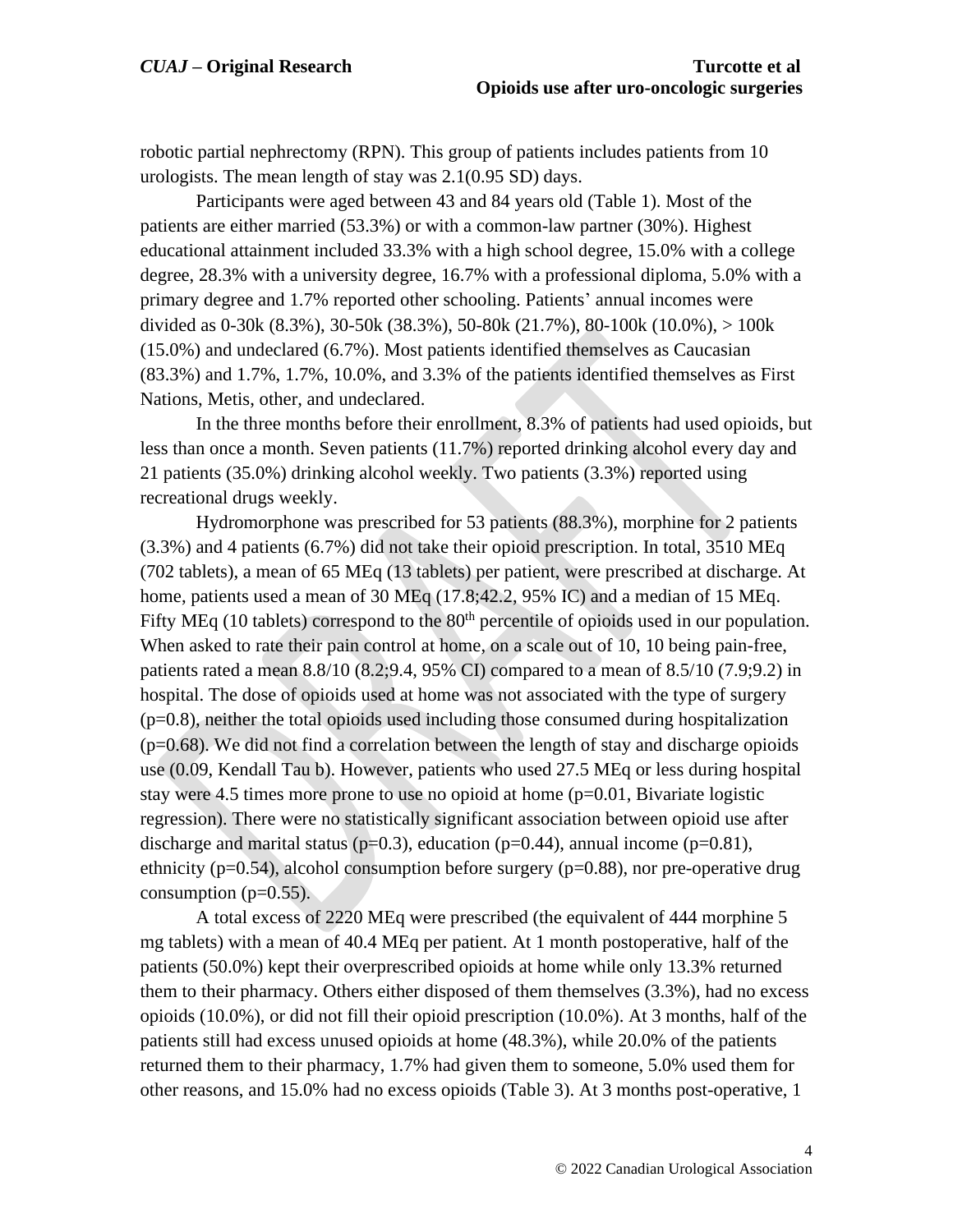patient (1.7%) reported using opioids regularly, 2 patients (3.3%) reported using opioids occasionally, and 3 patients (5.0%) rarely. Three patients (5.0%) needed an opioid refill. Instruction received for management of excess opioids was reported by 26.7% and 40.0% of the patients at 1 month and 3 months, respectively.

#### **Discussion**

Within our sample of uncomplicated oncologic surgeries, we found a mean of 30 MEq (6 tablets) use following hospital discharge. In our sample, the opioid need did not vary significantly according to the surgery. Patients rated good pain control at home with a mean of 8.8/10. Our results suggest that to decrease potential for opioid-related harms, MEq prescribed at discharge for uncomplicated surgeries should be less than 50 MEq (10 tablets of hydromorphone 1 mg or morphine 5 mg), as this dose or less was required by 80% of our patients and only 3 patients (5.0%) needed a new opioid prescription.

Other studies looking at opioid needs after radical prostatectomy found mean patients' requirements between 50.5 to 58.6 MEq.<sup>10,13</sup> According to our results, 80% of our patients would need 50 MEq or less (10 Morphine 5 mg tablets equivalent) after discharge. This is higher opioid requirements than reported by Theisen et al. where 80% of their patients needed between 17 and 23 oxycodone-equivalent (25 to 34.5 MEq) after RP, laparoscopic/robotic nephrectomy, and RALP.<sup>2</sup> However, in-hospital analgesia protocols were different and co-analgesia was not captured in their study, limiting the comparisons. However, these doses are significantly lower than the 100 MEq often prescribed after discharge. We did not find an association between any demographic factors studied and the dose of opioids used. However, Loeb et al. found a higher risk of new chronic opioids use with patients having higher cancer risk, greater comorbidity, unmarried status, and low educational level. $^{14}$ 

Overall, an excess of 2220 MEq (63.2%) were prescribed in only 60 patients. This dose corresponds to 444 tablets of Morphine 5 mg being potentially available for misuse. These results are similar to  $60\%$  and  $77\%$  reported by Theisen et al. and Patel et al.<sup>2,10</sup> On the other hand, we found that patients using 27.5 MEq or less during hospital stay were 4.5 times more prone to use no opioid at home  $(p=0.01)$ , so adjusting patients' opioid prescriptions before discharge according to the dose received during hospitalization could be a strategy to reduce opioid overprescription.

We observed half of patients kept the excess opioids at home while only 13.3- 20.0% reported having returned them to their pharmacy. These trends were also highlighted by similar studies where 9% of the patients disposed of their excess opioids correctly and 74-92% of the patients reported keeping the excess opioids at home.<sup>10,15</sup> increasing the risks of misuse. <sup>8</sup> The latter phenomenon could also be related to the fact that at 1 and 3 months post-operative, only 26.7 and 40.0% of the patients reported having received information about excess opioid disposal. Evaluating the prolonged use of opioids after surgery, we observed that at 3 months, 3 patients (5.0%) still reported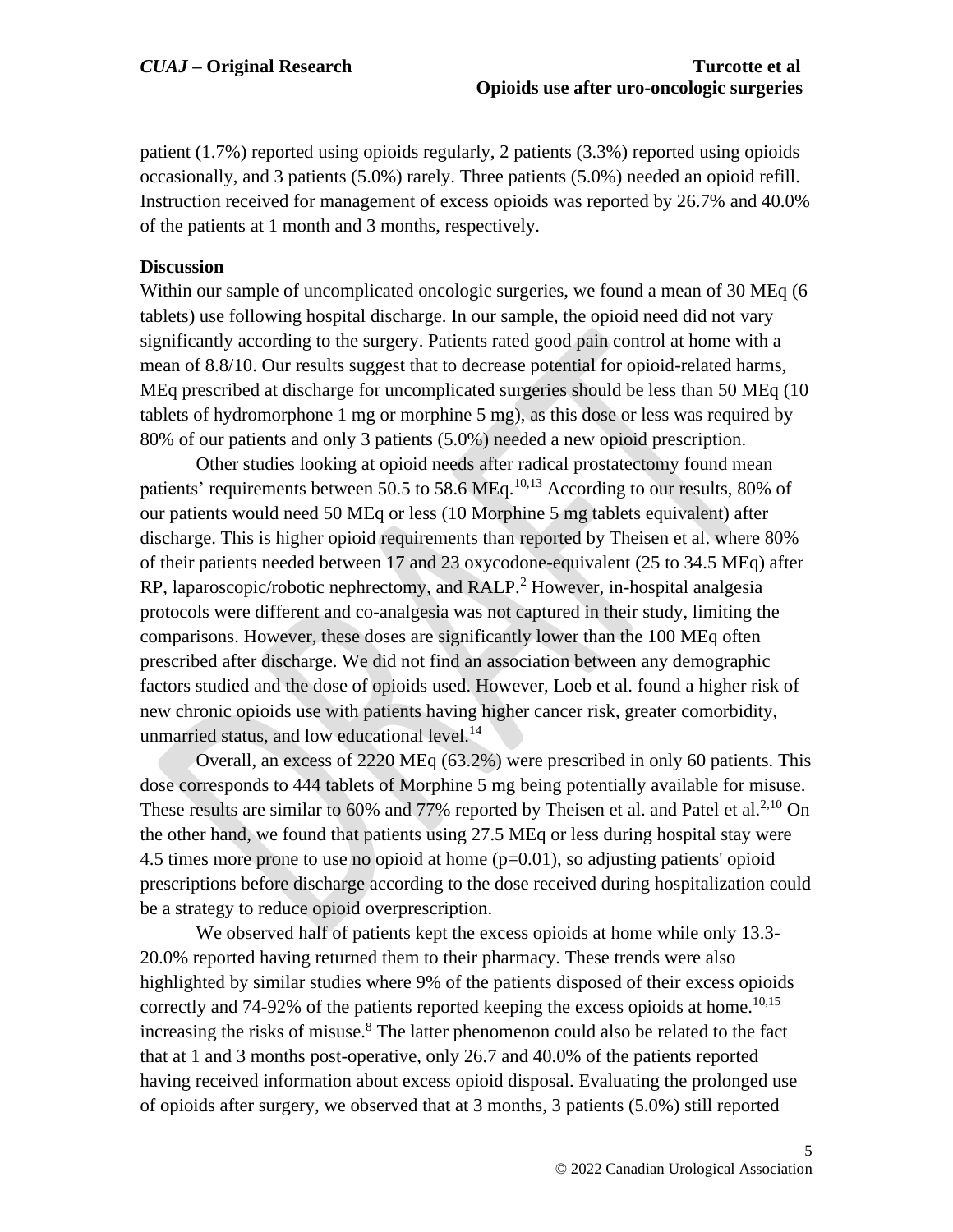using opioids regularly or occasionally. This agrees with Brummett et al. who reported 5.9-6.5% new persistent opioids use after major surgery.<sup>16</sup>

Looking at some causes of overprescription and possible improvement strategies, we considered concentrating our attention on different facts. In our university-affiliated centers, prescriptions are often written immediately prior to the surgery using pre-filled prescriptions including 20 tablets of hydromorphone 1 mg (100 MEq). This is a common practice among many surgical specialties. Patient satisfaction and hospital performance are often related to the absence of pain after surgery as a high-stakes indicator.<sup>17</sup> As doctors, we wish to achieve this outcome for our patients, avoiding the inconvenience of returning to the hospital for a prescription refill. Moreover, prescriptions may often be written by residents who were not principally involved in the surgery or peri-operative care, reducing the possibility of individualized prescription adjustment.

The main limitation of the study is the small sample size. We had difficulties enrolling patients because of our opportunistic-based recruitment. Our recruiting nurse worked part-time on the project with a variable schedule and a full-time job as a clinical nurse in the urology department. The COVID pandemic also significantly impacted recruitment possibilities. Nonetheless, our results largely correspond with similar existing literature and can support future prospective studies in the postoperative period. Despite relatively few patients included, it is nonetheless striking that there was an excess of 2220 MEq of prescribed opioids in our study. Extrapolated annually, where greater than 400 of the 4 surgeries included in our study are performed, approximately 14 800 MEq (2 960 tablets) of excess opioids could be available with the potential for abuse.

The lack of control on the co-analgesia was the second limitation. Ziegelmann et al. compared the prescription of opioids in MEq before and after introducing evidencebased guidelines to surgeons for postoperative urologic surgery and found the median MEq prescribed decreased by 33% with refill rates unchanged.<sup>18</sup> Similar results were obtained by Patel et al. where patients decreased opioid use after prostatectomy by 26.5% after implementing an evidence-based co-analgesia interventions . <sup>19</sup> Co-analgesia may even be sufficient to eliminate post-operative opioid use.<sup>20-22</sup> With their protocol, Hallway et al. found high satisfaction and good pain control for 47% of robotic prostatectomy patients with no opioid use.  $^{23}$ 

Other key points to decrease opioid needs include appropriate counseling, preoperative co-analgesia (gabapentin, acetaminophen with or without nonsteroidal antiinflammatory drugs), regional or local anesthetic before incision, opioid-free protocol during surgery, and postoperative co-analgesia (ketorolac, gabapentin, and acetaminophen).<sup>24</sup> The Center for Disease Control also suggests reducing opioids use to 3 days or less to reduce the chance of addiction, side effects, and misuses by relatives.<sup>8</sup> Having a shared decision about opioid prescriptions may also play a role in diminishing opioid prescriptions.<sup>6</sup>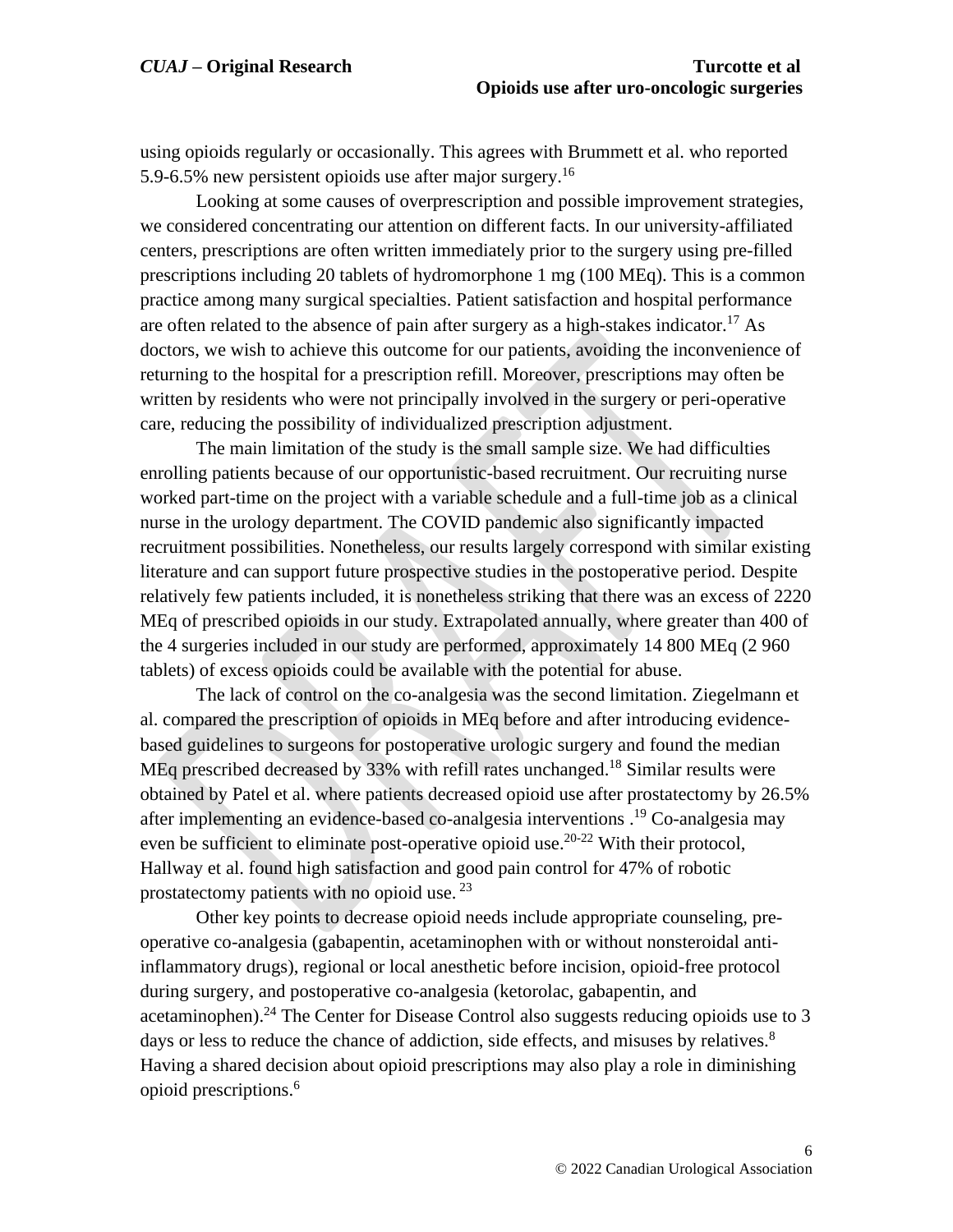# **Conclusions**

In our cohort, we found 60% of opioids prescribed were in excess of patient needs. Nearly 50% of our patients kept their unused tablets, probably due to lack of counseling at the hospital discharge. After uncomplicated urologic cancer surgery, patients generally required between 30 to 50 MEq of opioids at home. A reduction and personalization of the dose of opioids prescribed is warranted, while the optimisation of co-analgesia could further decrease opioid requirements. Multidisciplinary consensus meetings for local guidelines and educational meetings for health stakeholders should be considered.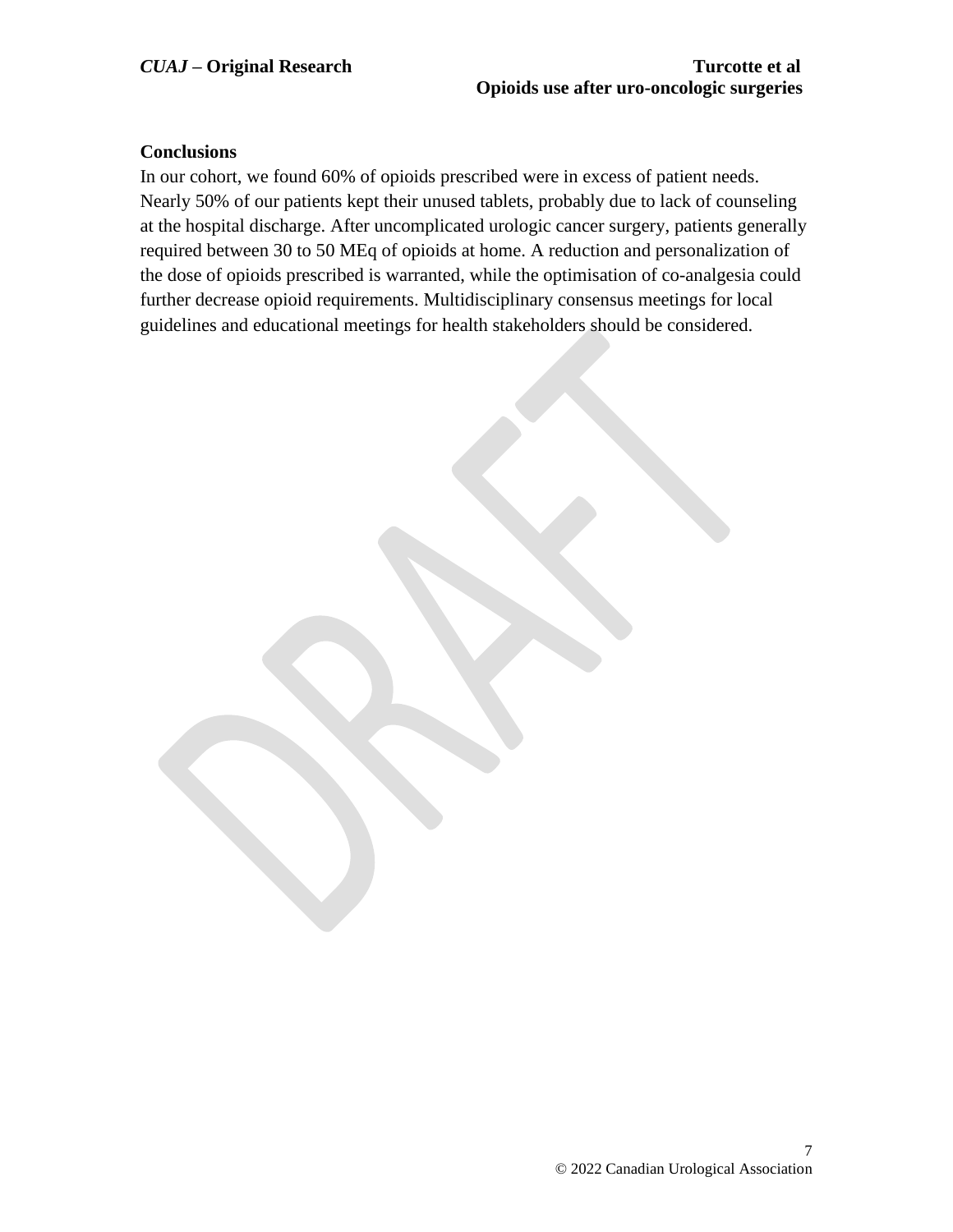# **References**

- 1. Theisen K, Davies BJ. The american opioid crisis: The inexorable march to death and addiction. *Eur Urol.* 2019;75:219-20.
- 2. Theisen KM, Myrga JM, Hale N, et al. Excessive opioid prescribing after major urologic procedures. *Urology.* 2019;123:101-07.
- 3. Stoicea N, Costa A, Periel L, et al. Current perspectives on the opioid crisis in the US healthcare system: A comprehensive literature review. *Medicine (Baltimore).* 2019;98:e15425.
- 4. Helmerhorst GT, Teunis T, Janssen SJ, et al. An epidemic of the use, misuse and overdose of opioids and deaths due to overdose, in the United States and Canada: is Europe next? *Bone Joint J.* 2017;99:856-64.
- 5. Grywacheski V, O'Connor S, Louie K. Opioid-related harms in Canada. *Healthc Q.* 2018;20:10-12.
- 6. Neuman MD, Bateman BT, Wunsch H. Inappropriate opioid prescription after surgery. *Lancet.* 2019;393:1547-57.
- 7. Hill MV, Stucke RS, McMahon ML, et al. An educational intervention decreases opioid prescribing after general surgical operations. *Ann Surg.*  2018;267:468-72.
- 8. J. McGovern F, M. Lieberman G, Xu R, et al. The opioid epidemic: Urology's role in solving the crisis. *AUA Update Series.* Vol 37: American Urological Association Education and Research; 2018:338-50.
- 9. Patel HD, Srivastava A, Patel ND, et al. A prospective cohort study of postdischarge opioid practices after radical prostatectomy: The ORIOLES Initiative. *Eur Urol.* 2019;75:215-18.
- 10. Brat GA, Agniel D, Beam A, et al. Postsurgical prescriptions for opioid naive patients and association with overdose and misuse: retrospective cohort study. *Bmj.* 2018;360:5790.
- 11. Jones CM, Paulozzi LJ, Mack KA. Sources of prescription opioid pain relievers by frequency of past-year nonmedical use United States, 2008-2011. *JAMA Intern Med.* 2014;174:802-03.
- 12. World Health Organization. Opioid overdose. Published Aug 4, 2021. [https://www.who.int/news-room/fact-sheets/detail/opioid-overdose.](https://www.who.int/news-room/fact-sheets/detail/opioid-overdose) Accessed 18 August, 2021.
- 13. Woldu SL, Weinberg AC, Bergman A, et al. Pain and analgesic use after robot-assisted radical prostatectomy. *J Endourol.* 2014;28:544-48.
- 14. Loeb S, Cazzaniga W, Robinson D, et al. Opioid use after radical prostatectomy: Nationwide, population based study in Sweden. *J Urol.*  2020;203:145-50.
- 15. Bates C, Laciak R, Southwick A, et al. Overprescription of postoperative narcotics: a look at postoperative pain medication delivery, consumption and disposal in urological practice. *J Urol.* 2011;185:551-55.
- 16. Brummett CM, Waljee JF, Goesling J, et al. New persistent opioid use after minor and major surgical procedures in US adults. *JAMA Surgery.*  2017;152:e170504.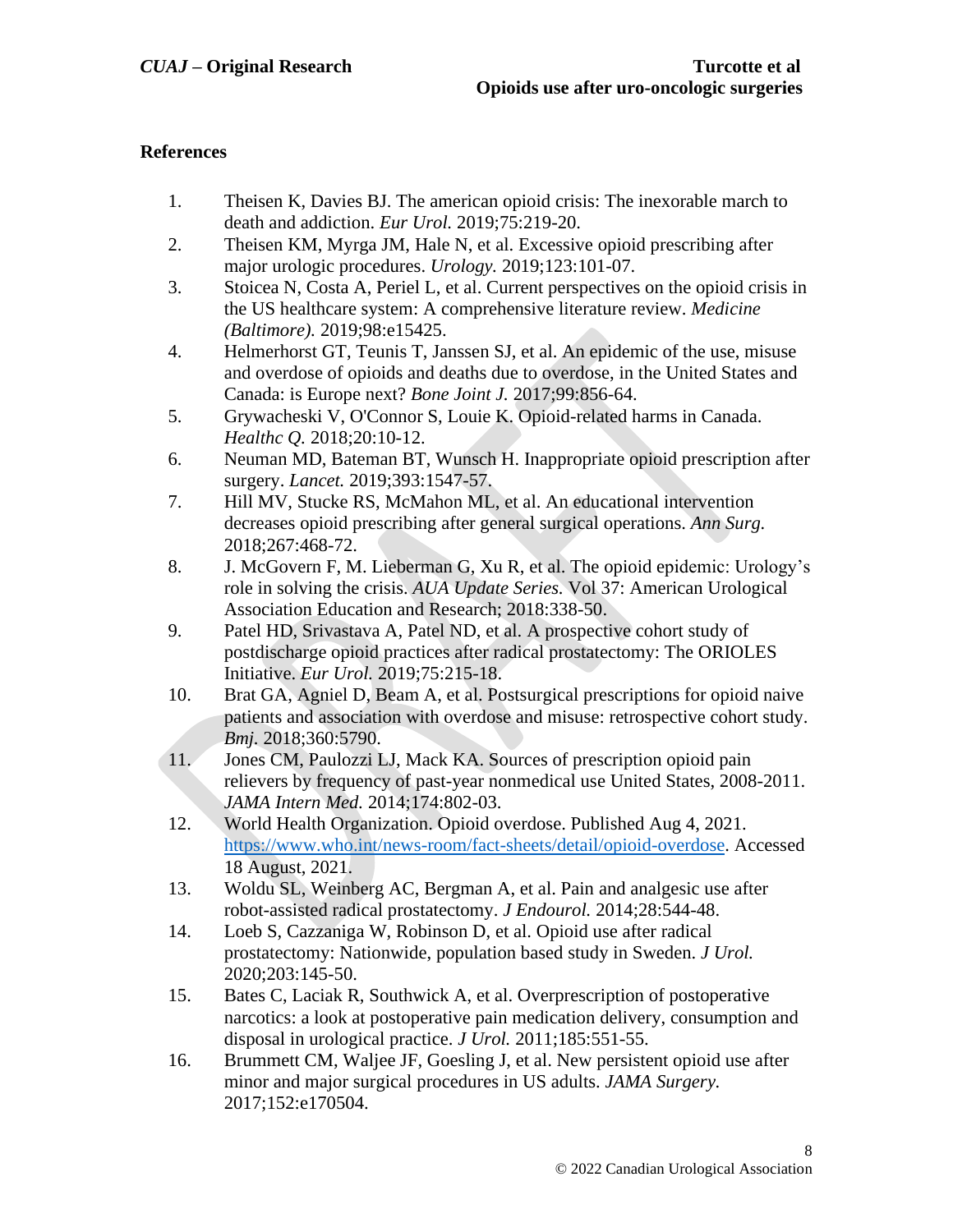- 17. Adams J, Bledsoe GH, Armstrong JH. Are pain management questions in patient satisfaction surveys driving the opioid epidemic? *Am J Public Health.*  2016;106:985-86.
- 18. Ziegelmann M, Joseph J, Glasgow A, et al. Comparison of prescribing patterns before and after implementation of evidence-based opioid prescribing guidelines for the postoperative urologic surgery patient. *Am J Surg.*  2020;220:499-504.
- 19. Patel HD, Faisal FA, Patel ND, et al. Effect of a prospective opioid reduction intervention on opioid prescribing and use after radical prostatectomy: results of the Opioid Reduction Intervention for Open, Laparoscopic, and Endoscopic Surgery (ORIOLES) Initiative. *BJU international.* 2020;125(3):426-32.
- 20. Joshi GP, Jaschinski T, Bonnet F, et al. Optimal pain management for radical prostatectomy surgery: what is the evidence? *BMC Anesthesiol.* 2015;15:159.
- 21. Hartford LB, Van Koughnett JAM, Murphy PB, et al. Standardization of Outpatient Procedure (STOP) narcotics: A prospective non-inferiority study to reduce opioid use in outpatient general surgical procedures. *J Am Coll Surg.*  2019;228:81-88.
- 22. Theisen KM, Davies BJ. A radical proposition: Opioid-sparing prostatectomy. *Eur Urol Focus.* 2019;6:215-17
- 23. Hallway A, Vu J, Lee J, et al. Patient satisfaction and pain control using an opioid-sparing postoperative pathway. *J Am Coll Surg.* 2019;229:316-22
- 24. Katims AB, Eilender BM, Pfail JL, et al. Tips and tricks in achieving zero peri-operative opioid used in onco-urologic surgery. *World J Urol.* Epub 2020 Jun 18.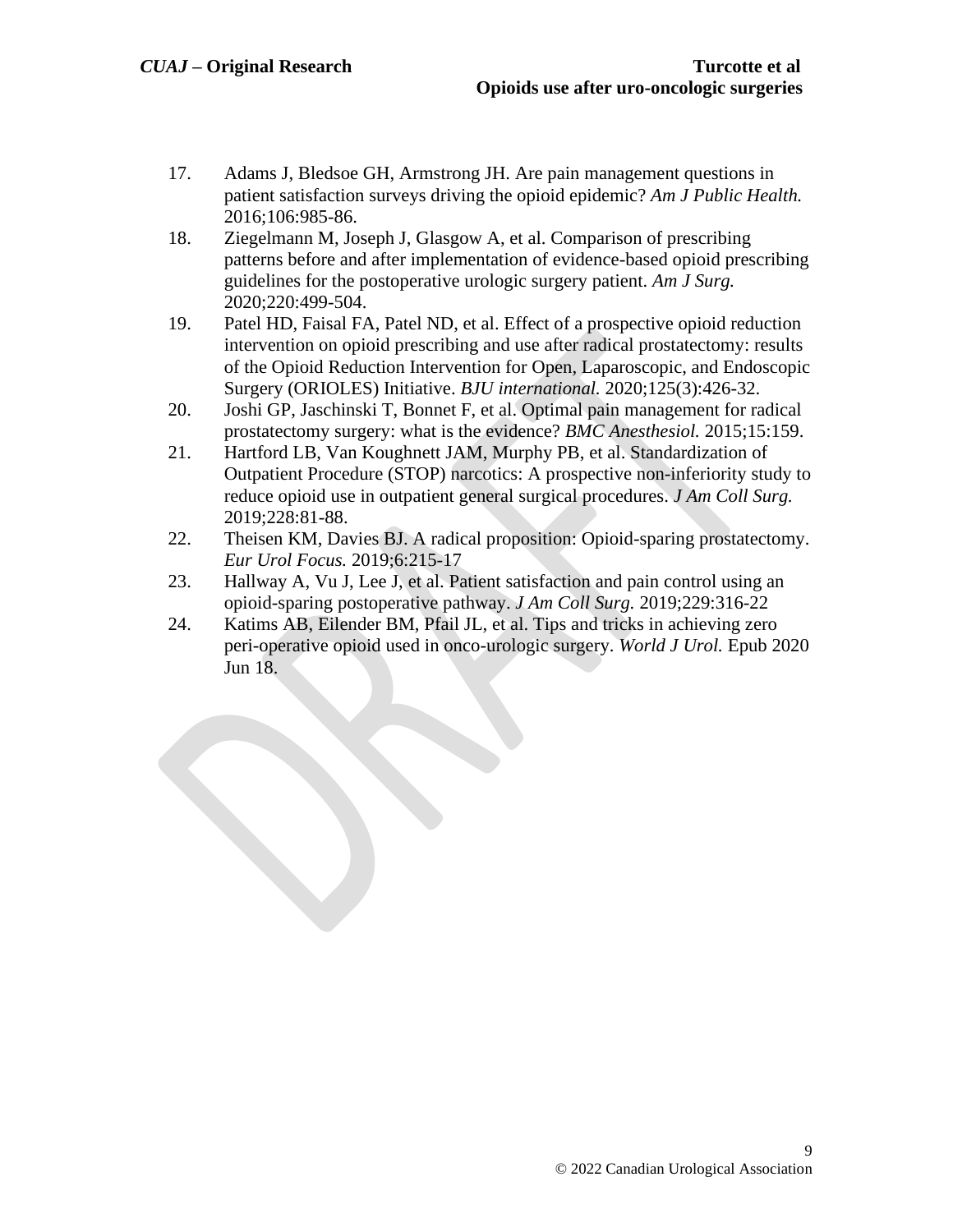# **Figures and Tables**

| <b>Table 1. Demographics</b>  |                |               |  |
|-------------------------------|----------------|---------------|--|
| Age, mean                     | 63.2           |               |  |
|                               | $\mathbf n$    | $\frac{0}{0}$ |  |
| Surgery                       |                |               |  |
| RP                            | 15             | 25.0%         |  |
| <b>RALP</b>                   | 28             | 46.7%         |  |
| <b>LRN</b>                    | 5              | 8.3%          |  |
| <b>LPN</b>                    | 11             | 18.3%         |  |
| <b>RPN</b>                    | $\mathbf{1}$   | 1.7%          |  |
| Marital status                |                |               |  |
| Married                       | 32             | 53.3%         |  |
| Common-law partner            | 18             | 30.0%         |  |
| Single                        | 7 <sup>5</sup> | 11.7%         |  |
| Divorced                      | $\mathbf{1}$   | 1.7%          |  |
| Widowed                       | $\overline{2}$ | 3.3%          |  |
| <b>Educational attainment</b> |                |               |  |
| Primary                       | 3              | 5.0%          |  |
| High school                   | 20             | 33.3%         |  |
| College                       | 9              | 15.0%         |  |
| University                    | 17             | 28.3%         |  |
| Professional diploma          | 10             | 16.7%         |  |
| Other                         | $\mathbf{1}$   | 1.7%          |  |
| Annual income                 |                |               |  |
| $0 - 30K$                     | 5              | 8.3%          |  |
| 30-50K                        | 23             | 38.3%         |  |
| 50-80K                        | 13             | 21.7%         |  |
| $80 - 100K$                   | 6              | $10.0\%$      |  |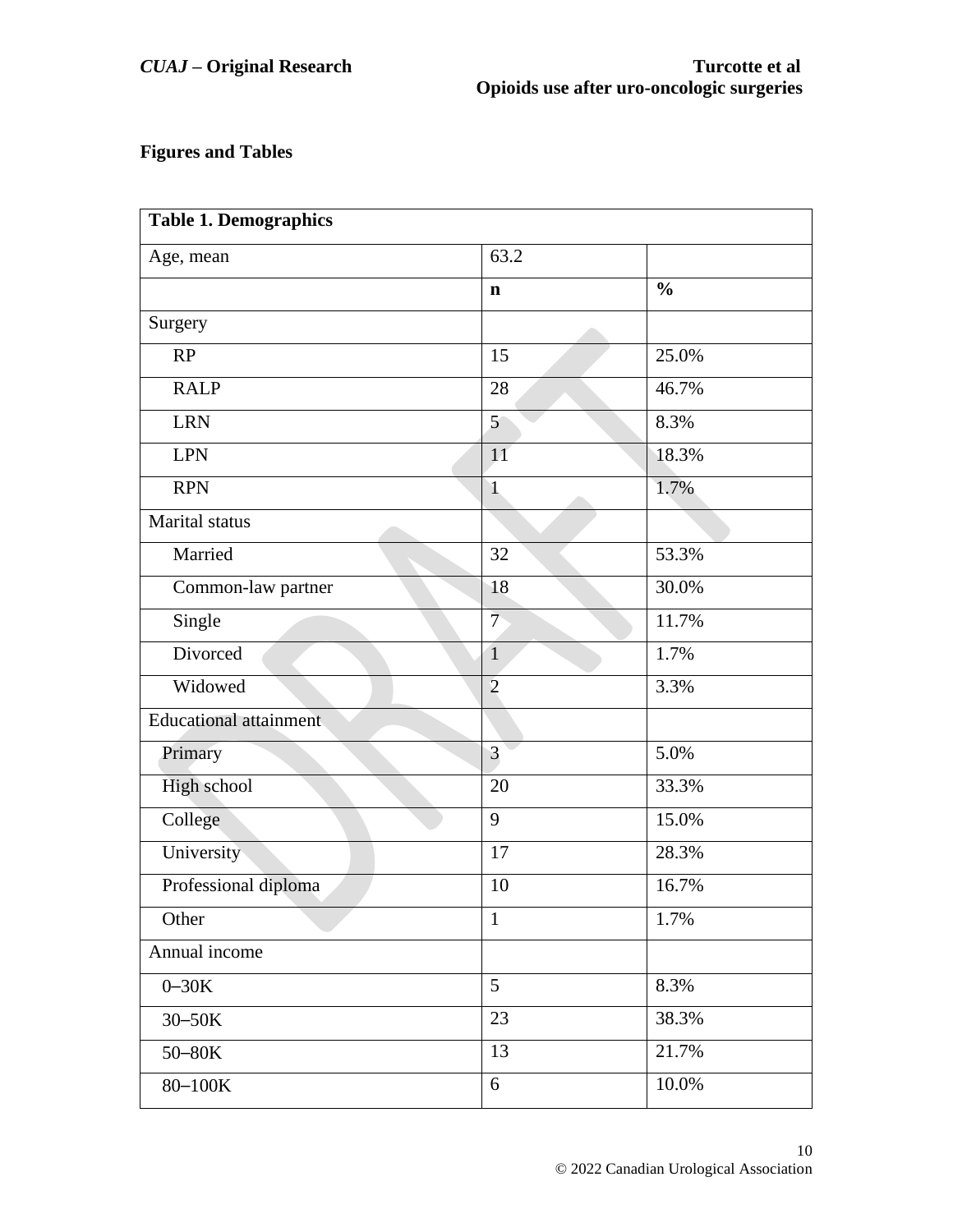| >100K                | 9              | 15.0% |
|----------------------|----------------|-------|
| Undeclared           | $\overline{4}$ | 6.7%  |
| Ethnicity            |                |       |
| Caucasian            | 50             | 83.3% |
| <b>First Nations</b> |                | 1.7%  |
| Metis                | 1              | 1.7%  |
| Other                | 6              | 10.0% |
| Undeclared           | $\overline{2}$ | 3.3%  |

LPN: laparoscopic partial nephrectomy; LRN: laparoscopic radical nephrectomy; RALP: robot-assisted laparoscopic radical prostatectomy; RP: radical prostatectomy; RPN: robotic partial nephrectomy

| Table 2. Opioid use after uro-oncologic surgeries |                |                        |  |  |
|---------------------------------------------------|----------------|------------------------|--|--|
| Opioid                                            | $\mathbf n$    | $\frac{0}{0}$          |  |  |
| Hydromorphone                                     | 53             | 88.3%                  |  |  |
| Morphine                                          | $\overline{2}$ | 3.3%                   |  |  |
| No opioid<br>$\overline{4}$                       |                | 6.7%                   |  |  |
| Dose prescribed (n=54)                            | MEq            |                        |  |  |
| Mean                                              | 65             | 55.1; 74.9 (95% IC)    |  |  |
| Median                                            | 55             | 50.0; 100.0 $(Q1; Q3)$ |  |  |
| Total                                             | 3510           |                        |  |  |
| Dose used $(n=55)$                                |                |                        |  |  |
| Mean                                              | 30.0           | 17.8; 42.2 (95% IC)    |  |  |
| Median                                            | 15.0           | 0.0; 40.0 (Q1; Q3)     |  |  |
| Dose unused $(n=55)$                              |                |                        |  |  |
| Mean                                              | 40.4           | 30.5; 50.2 (95% IC)    |  |  |
| Median                                            | 35.0           | 0.0; 75.0 (Q1; Q3)     |  |  |
| Total                                             | 2220           |                        |  |  |